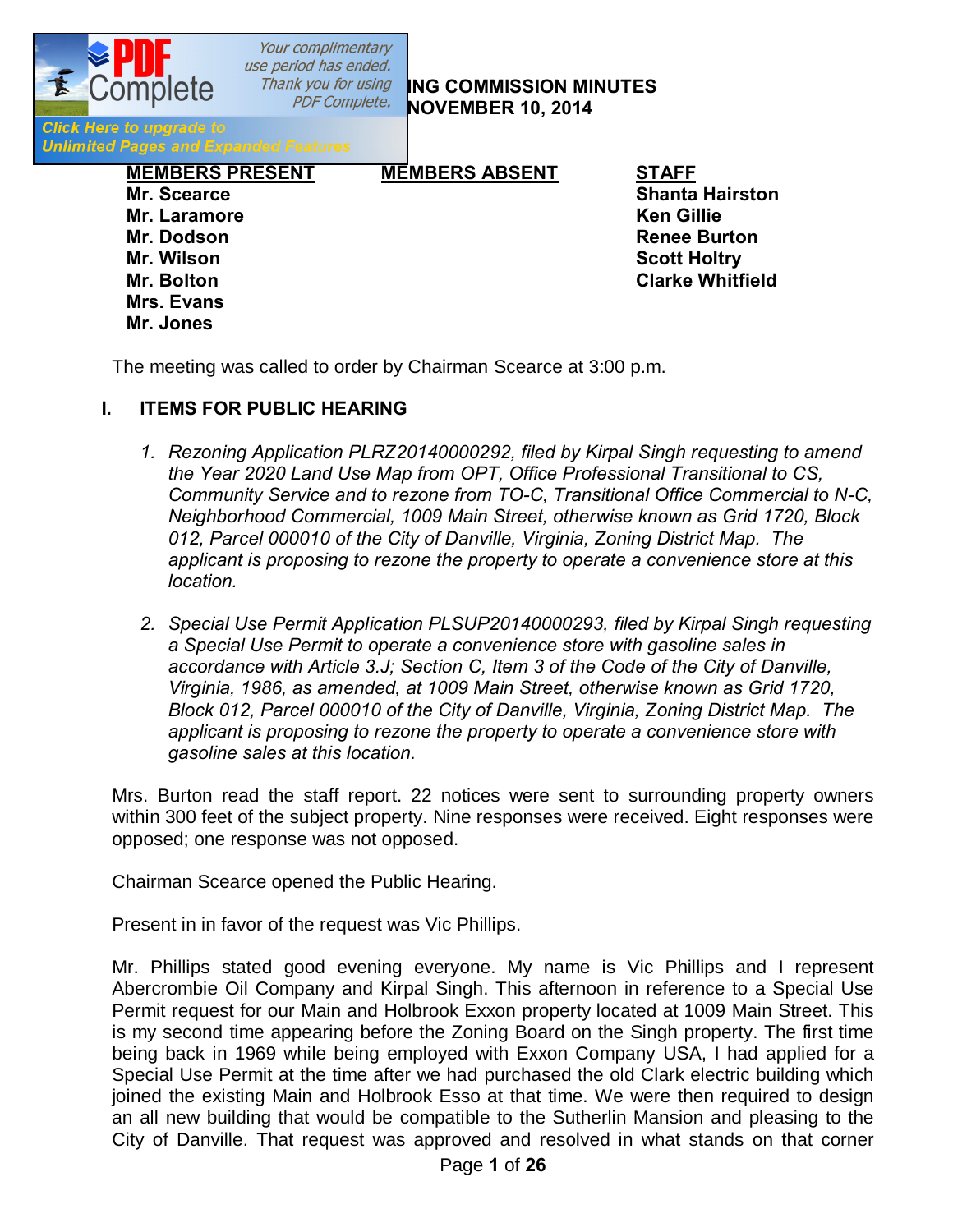

*use period has ended.* nie Griffith and I am President of the Wednesday Club.<br>*Thank you for using* members is located on Main Street directly across the  $\frac{N}{N}$  *you for using* members is located on Main Street directly across the *PDF Complete.* At atoms can use at tion location. The *Mednesday Club* street from the proposed complete. Interestation station location. The Wednesday Club<br>and has been in its current location for over 100 years. Glick Here to upgrade to late to the late the late and has been in its current location for over 100 years.<br>Unlimited Pages and Expanded Features 170, Apyope familiar with our organization knows about 370. Anyone familiar with our organization knows about

our many contributions to the City. We feel that a convenient store would be a terrible mistake for this area because of the recent public and private investments to revitalize it as a safe, attractive and welcoming place for locals and visitors and houses there switching from dilapidated dwellings to family individuals who buy the homes with an appreciation for investment in historic preservation and architecture. The residents in this area have worked very hard and continue to work to keep their property in a good state of repair and also being good and responsible citizens. We believe a convenient store in this area would lower property values because of the reasons listed above and we urge this Commission to turn down this zoning request.

Mr. Scearce stated thank you. Anyone else? You all may come up.

Present in opposition to the request was Mrs. Susan Stilwell.

Mrs. Stilwell stated my name is Susan Stilwell and love lived in the Old West End Historic District for 20 years on West Main Street. I have sold almost every single house along Millionaires Road, at least once and probably half of the houses on Holbrook Avenue to property owners who we invested a great deal of money in their homes, in their neighborhoods which are now much safer, much more restored; huge tax space for the City of Danville. These people have the Midtown Market, which they can walk to. They dond need a convenient store. It to been a gas station; let it continue to be a gas station. If they want to have vending for coffee, soda vending, etcetera like that, I dong think that a problem. But I would like to ask any of you, would you like to live next door to a convenient store. Do you understand the loitering, the traffic, and the trash that will be created from this operation? It does not fit next door to the Sutherlin Mansion or next door to the people who live there with their children and families, and Igm going to ask you to please vote against this. Thank you.

Mr. Scearce stated thank you. Anyone else?

Present in opposition to the request was Tyrone General.

Mr. Zimmer stated my name is Tyrone General, I own 114 and 160 Holbrook Avenue. Iom directly behind the service station. My bedroom window would be right there. I hope yad vote against it.

Present in opposition of the request was Mrs. Fran Baughman.

Mrs. Baughman stated hi my name is Fran Baughman, I live at 1012 Main Street directly across the street from the proposed gas station. These hours of operation from 6 a.m. to 11 p.m. would directly impact my lifestyle and my ability to enjoy my home. This gas station opening from 6 a.m. to 11 p.m. would be directly underneath my bedroom window. How am I going to sleep? How are my grandchildren going to sleep when they come and stay overnight at my house? I also would suggest that the zoning in this area is all TO-C or OT-R. This proposed zoning change in not keeping up with the elements of the community. As you can see, this is a cover page from the Danville Historic overlay, this change is in the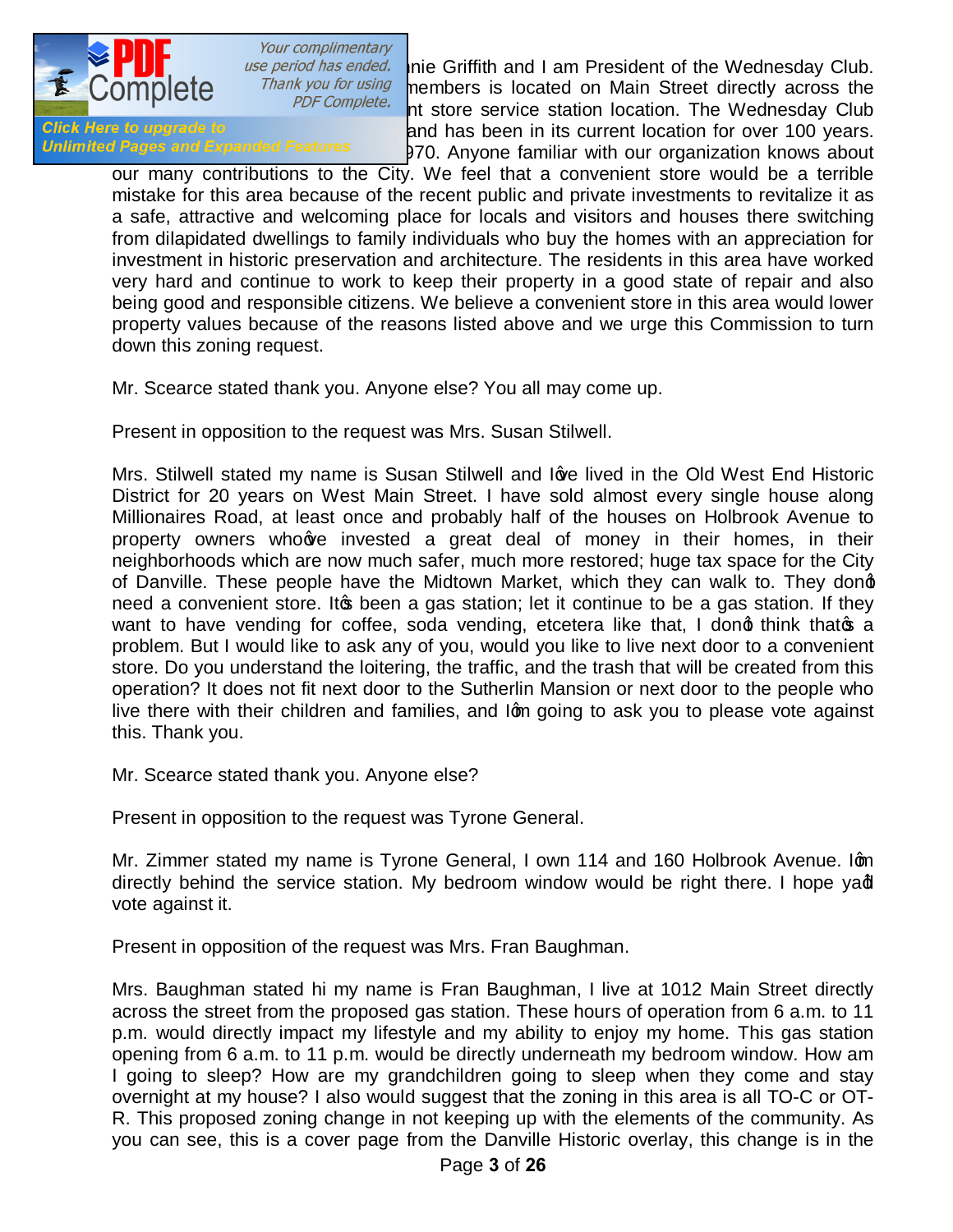

use period has ended. Station is not a problem but a Quickie-Mart that serves<br>Thank you for using Sod is going to synhon in the same crowds that we see The lotter wall got is going to syphon in the same crowds that we see  $PDF$  complete. everywhere. The end of the same in the set of the set of the series in the set of the set of the stores: I have nothing<br>Click Here to upgrade to the stores: I Glick Here to upgrade to deterministic the quinst the potential owners, or the other stores; I have the stores; I<br>Unlimited Pages and Expanded Features of the Street, a bistorical peigbborhood. For the sake of Main Street, a historical neighborhood. For the sake of

estimating, letos say we have 100 people currently opposed to this and counting. They say they have 360 signatures. I would like to ask questions. I didnot see an opportunity ask questions for Mr. Singh. But I would like to know who are these people, have we looked at these signatures, and there are other questions I would like to ask. Basically it would be an extreme downer I think for the downtown neighborhood, Main Street, and the millions of dollars that was put into these neighborhoods. The City and federal money is important to these neighborhoods to make them more uplifting and not to have a ghetto mart on Main Street right next to these historic landmarks. If investors are coming into town and they ge driving down Main Street to go downtown where the City has invested all this money thanks to tax payers, they dong want to see a ghetto mart with people loitering around, drinking, begging, booming in and out with their boom cars - ito not an appealing site. Iom sure if I had more time to think about it, Io have more to say. Thank you.

Mr. Scearce stated thank you. Is anyone else wishing to speak in opposition?

Mr. Tyrone General stated I just want to say one more thing. He asked the question where did the signatures come from. When you go in the store, the cashier is in the store asking would you like to sign this paper to open up a Quickie-Mart on Main Street. Thato where the signatures come from and that of anybody who came in the store. I know because I went down there and they asked me. I said, 'No I dond want the store there.+

Mrs. Fran Baughman stated after I got to my seat, I was a little nervous last time, I forgot to mention I know Mr. Singh has collected a number of petitions and he mentioned people who work in the area had signed his petitions. Last weekend after I got the letter from you all in the mail, I actually did my own petition and I walked a one block radius down Holbrook Street and one block down Main Street either way and one block on Holbrook. I got a petition from the people who actually live in the area who own these homes, live in these homes and I have 42 unique signatures from the property owners in the area. Everyone that I talked to in a one block radius was opposed to the idea. I did not have a single person tell me that they would not sign the petition. I have a copy here if you all would like to have it.

Mr. Scearce asked anyone else wishing to speak?

Mr. Micah Robinson stated Ign sorry I forgot to mention that I have a page full of signatures as well. I didnot know to bring them in to add to hers, it another page full. But again if they have enough money to invest in this kind of facility, it to plenty of places in Danville that they could do it.

Present in opposition to the request was Mr. David Corp.

Mr. Corp stated my name is David Corp and I live at 161 Holbrook Avenue. After I was approached by I believe it is Mrs. Bauman, to sign her petition which I promptly did. A small group of residents on Holbrook Avenue got together and worked with her to draft a statement concerning our opposition to this change in Code and the ability to put in a convenient store. We went around to all the people on that petition, presented them with our draft statement, stamped envelope and asked them to consider our statement, add their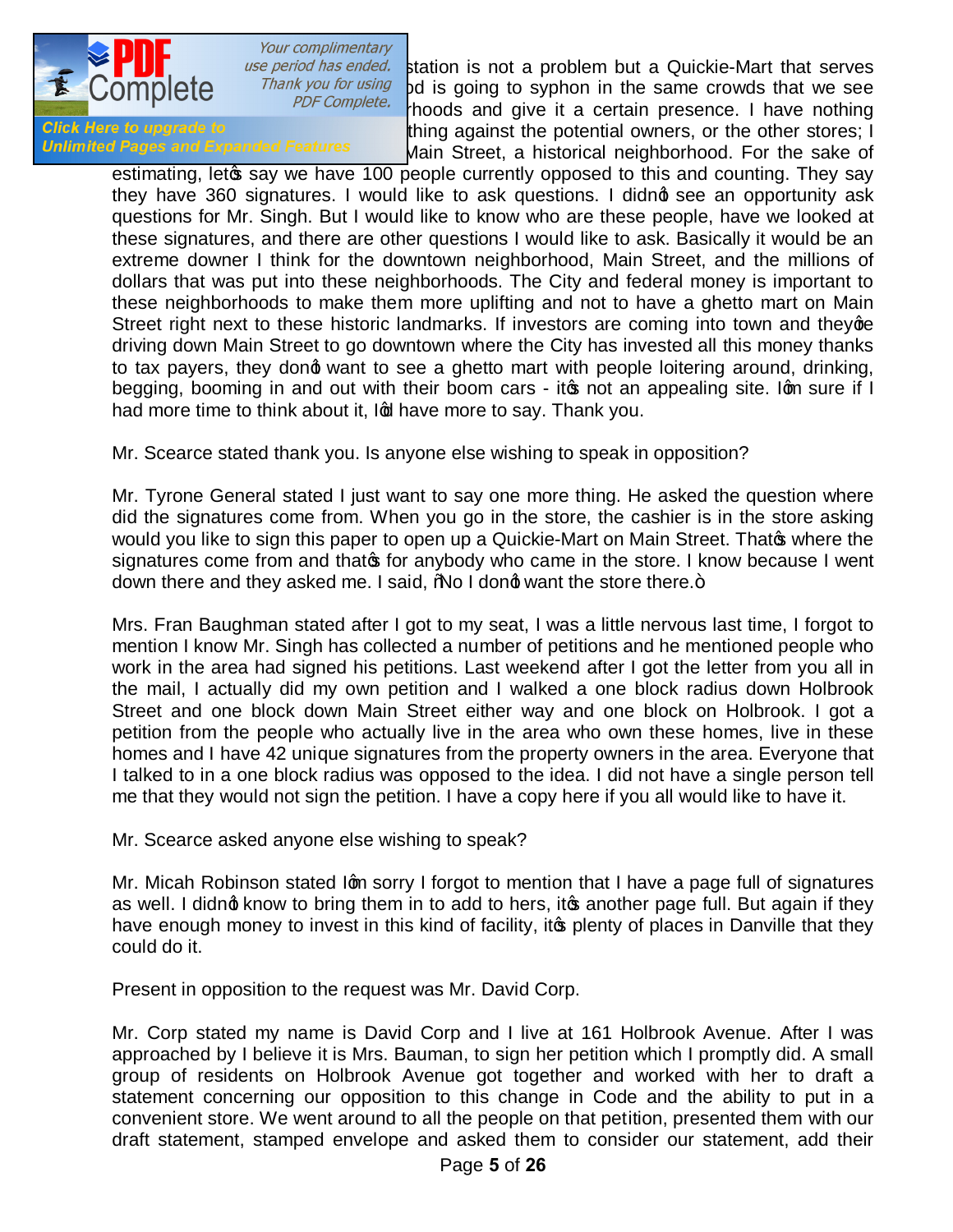

Your complimentary use period has ended.<br>Thank you for using

Unlimited Pages and Expanded Features cord I do want to add that I have here a letter from the Historic Preservation of Virginia and Susan Wilson and Steven Wilson in opposition and we have this thick I think 34 pages all in opposition too. So Id open it up to Commissioners and see if you have any questions, comments or discussions.

Mr. Bolton stated staff you mentioned in your background analysis that it is not necessary to change the zoning from the TO-C to the Conditional Neighborhood and Commercial for the gas station to remain, but for my clarification he would need a Special Use Permit for both zoning classifications.

Mr. Gillie stated to convert to the convenience store he does need to change the zoning and get a Special Use Permit. The facility has operated as a legal nonconforming gas station for approximately 60 years is what we can figure. Mr. Phillips said it to definitely been since at least 1969, possibly earlier according to our records. So the gas station still is legal nonconforming and can continue to operate, but to change and add the additional use of the convenience store that where the rezoning has to occur and the Special Use is necessary.

Mr. Bolton asked so on the TO-C you couldnot even get a Special Use Permit to do the convenience?

Mr. Gillie stated no you could not get a Special Use Permit in a TO-C.

Mr. Bolton asked so in essence, denying the zoning change gets rid of all of it and we dong even go to the Special Use Permit is that true?

Mr. Gillie stated you would still take a vote on it because again you are an advisory body to City Council. City Council still has the final say so, so they would be looking to you to make a recommendation on both matters.

Mr. Bolton asked I guess where Igm going is if we do change the zoning so we can get to the Special Use, if I were in the neighborhood would I rather have the TO-C or the conditional neighborhood commercial? Which is an easier, softer zoning for that neighborhood?

Mr. Gillie stated the TO-C is a less intensive district. The conditional NC would permit the convenience store - I dong know what youge heard, but staff has heard substantial opposition to the convenience store – is the only reason to change the zoning. Maintaining of the TO-C allows it to have certain limited commercial uses such as offices and I can give you a whole list if yound like. In our opinion it doesnot need changing. The building has functioned for a long time as a TO-C. We haveng even seen that they ave tried any of the other uses allowed in a TO-C district it ig just that they we asked for this one use which is clearly not permitted and that of why they a asked to change it. That  $\infty$  why staff didnet make a recommendation to change it because wege not sure that it to actually wrong. We haveng seen the building sit for a number of years vacant. It only been vacant for a short period of time.

Mr. Bolton asked and he can continue gas sales without changing the zoning?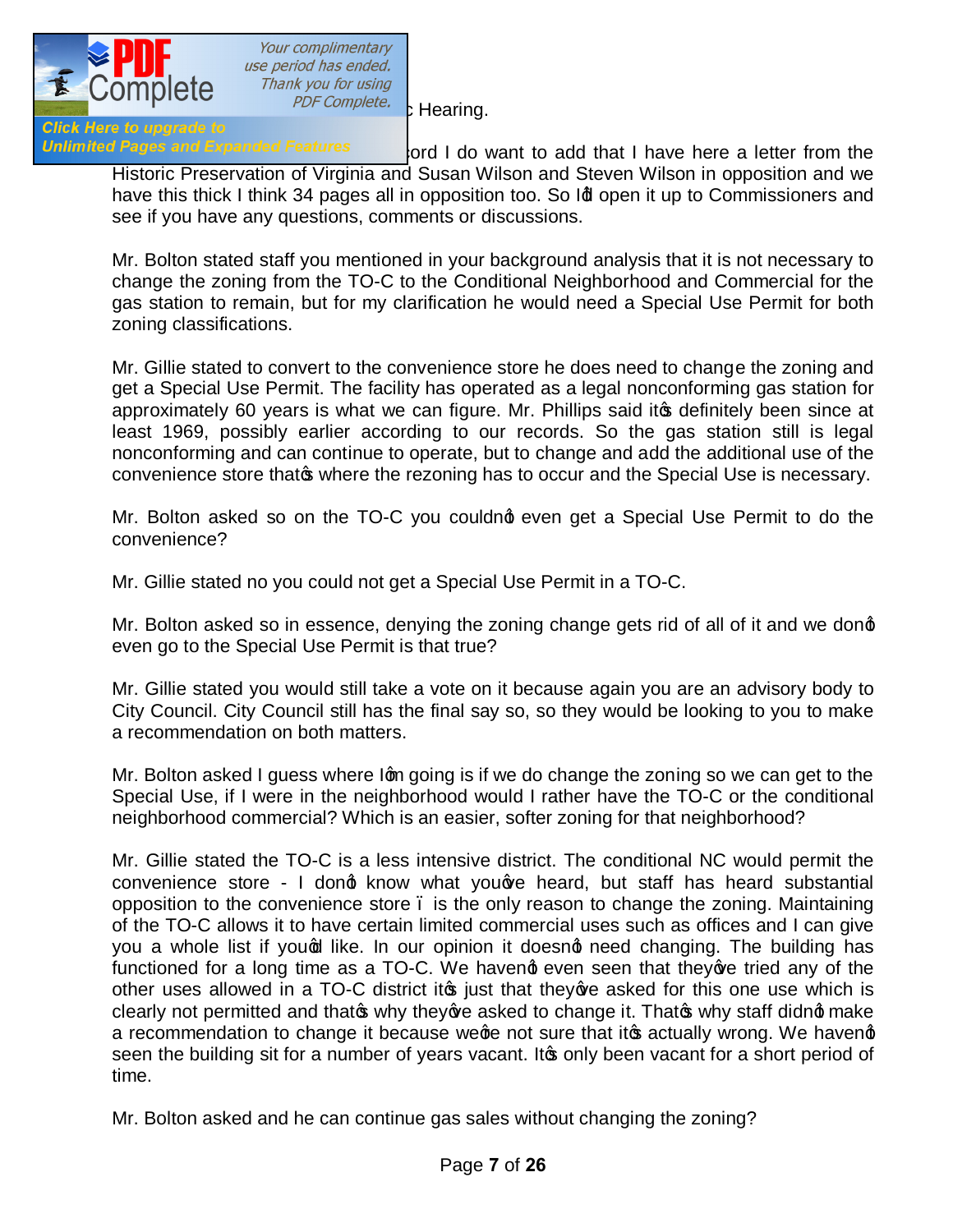*[in accordance with Article 3.F; S](http://www.pdfcomplete.com/cms/hppl/tabid/108/Default.aspx?r=q8b3uige22)ection C, Item 16 of the Code of the City of Danville, Virginia, 1986, as amended, on the west side of Stewart Street; Parcel ID #s 20422, 25542, 25073, 23886 and part of 20421 otherwise known as Grid 1719, Block 005, Parcels 000014 - 000017 and a portion of 000013, respectively of the City of Danville, Virginia, Zoning District* 

- **Unlimited Pages and Expanded Features** 
	- *8. Rezoning Application PLRZ20140000302, filed by Keith Walden on behalf of CWC Holdings, requesting to rezone from OT-R, Old Town Residential to A-R, Attached Residential, vacant parcels on the east side of Stewart Street; Parcel ID #s 25089, 25090, 25086, 20418, 25087, 20424, 25088, 24359, 21117, 24358, 24649, 22513, 22103 & 22104 otherwise known as Grid 1719, Block 004, Parcels 000011 - 000024, respectively of the City of Danville, Virginia, Zoning District Map. The applicant is proposing to rezone the above-mentioned properties to A-R, Attached Residential in preparation for consolidation and construction of attached and single family dwellings.*
	- 9. Special Use Permit Application PLSUP20140000303, filed by Keith Walden on behalf of *CWC Holdings, requesting a Special Use Permit to allow for detached single family dwellings in accordance with Article 3.F; Section C, Item 16 of the Code of the City of Danville, Virginia, 1986, as amended, on the east side of Stewart Street; Parcel ID #s 25089, 25090, 25086, 20418, 25087, 20424, 25088, 24359, 21117, 24358, 24649, 22513, 22103 & 22104 otherwise known as Grid 1719, Block 004, Parcels 000011 - 000024, respectively of the City of Danville, Virginia, Zoning District Map.*
	- *10. Special Use Permit Application PLSUP20140000304, filed by Keith Walden on behalf of CWC Holdings, requesting a Special Use Permit to allow for a waiver to the minimum district size in accordance with Article 3.G; Section C, Item 22 of the Code of the City of Danville, Virginia, 1986, as amended on the east side of Stewart Street; Parcel ID #s 25089, 25090, 25086, 20418, 25087, 20424, 25088, 24359, 21117, 24358, 24649, 22513, 22103 & 22104 otherwise known as Grid 1719, Block 004, Parcels 000011 - 000024, respectively of the City of Danville, Virginia, Zoning District Map. The district size proposed is approximately 3.9 acres where 5 is required.*

Mr. Holtry read the staff report. 76 notices were sent to surrounding property owners within 300 feet of the subject property. 34 responses were received. 18 responses were opposed; 16 responses were not opposed.

Chairman Scearce opened the Public Hearing.

Mr. Gus Dyer was present to speak in favor of the requests.

Mr. Dyer stated members of Planning Commission, my name is Gus Dyer. Iom very excited to be here with Mr. Walden who is the applicant. We we worked together here to sort of conceptualize what Mr. Walden would like to do on his property on Stewart Street. So Ign going to pass out some literature and lom going to let you all ask questions instead of give a big speech. The reason Igm here today is Mr. Walden has asked for my assistance in conceptualizing this plan for the property he owns on Stewart Street. Right now I am currently working on a project called Oak Park located at 481 Riverside Drive. I would assume and hope that most of you are familiar with that. I started the project in 2008 and I have been very successful with the part that love been working on.

Mr. Wilson stated excuse me, this is going to be on television for everyone to watch and none of this is being recorded if youge not near a microphone.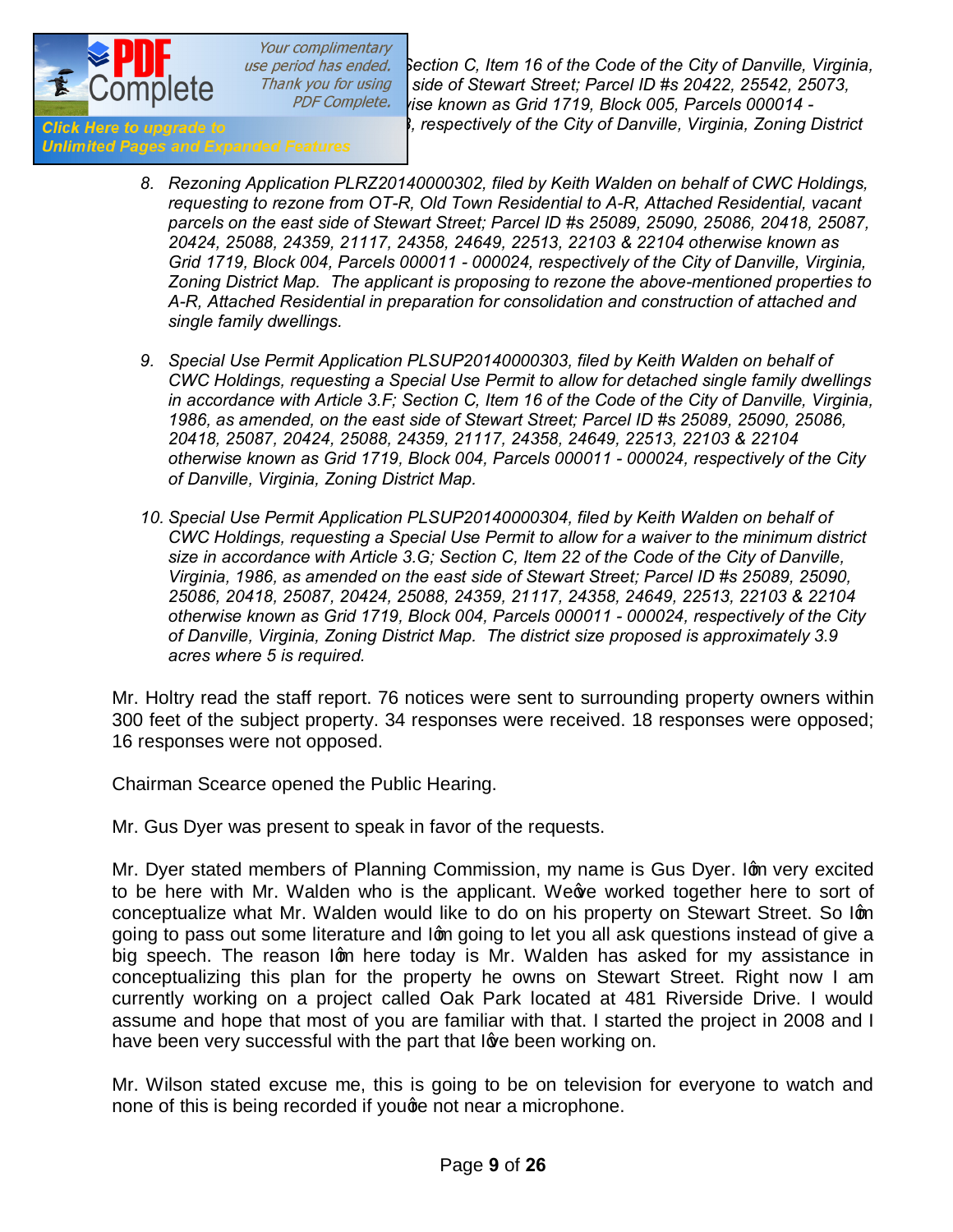

Click Here to upgrade to **Mr. Wilson asked and with Anne's green** space question, there is enough space in front of

Mr. Dyer stated yes sir.

Mr. Wilson asked so the green space is like small front yard?

Mr. Dyer stated right. And you know with heavy landscaping, the devilops in the details. If youge willing to spend the money and do whato right then it going to be a very effective project.

Mr. Wilson stated one of the things that we have to deal with here as I often say, wege kind of just citizens like everyone else and wege here to sort of manage some of these decisions. A lot of times we dong have those actual details. Wege kind of making guesses on hope and faith of what you say.

Mr. Dyer stated that of why Ign here because I have spent the last six years proving a point. I was here before, not you all folks in particular, but I had a project when I was trying to get the project Ign building right now. I had people coming in living in 40 year old house trailers saying I was getting ready to come in and devalue their property. So I have made it a point to ensure that what I do is of high quality and something that I can be proud of and something that the City of Danville can be proud of. And so, just to let you know I hope that for the last six years, love been building up enough credibility that you will appreciate that.

Mr. Wilson asked you are basically the design person for this? You are overseeing this?

Mr. Dyer stated I am helping Mr. Walden. I am overseeing the project for Mr. Walden.

Mr. Jones asked so from my understanding there will not be an exit out from Watson Street?

Mr. Dyer stated no sir it will be a one-way street so there will be no thru traffic.

Mr. Jones asked and that in just two lanes right?

Mr. Dyer stated yes sir. I know what youge getting at because weeve also had some folks comment and question about the flow of traffic. Traffic on a project this size is not an issue. I've got the same situation at my project Oak Park. I dong even have public street, that it just a public driveway. Right now love got 24 units and there pnever an issue. I live out in Fox Hollow Farms if you know where that is out at Westover Drive, we have over 80 houses in our neighborhood. We have one street in and out and it a 20 foot wide street. I happen to live in the first house going into Fox Hollow and I can tell you it  $\infty$  not a traffic issue. That $\infty$ just a false issue. I mean you have to have hundreds of units to be where a single street would not be able to accommodate that.

Mrs. Evans stated but your Fox Hollow residence isnot next door to a funeral home conducting services.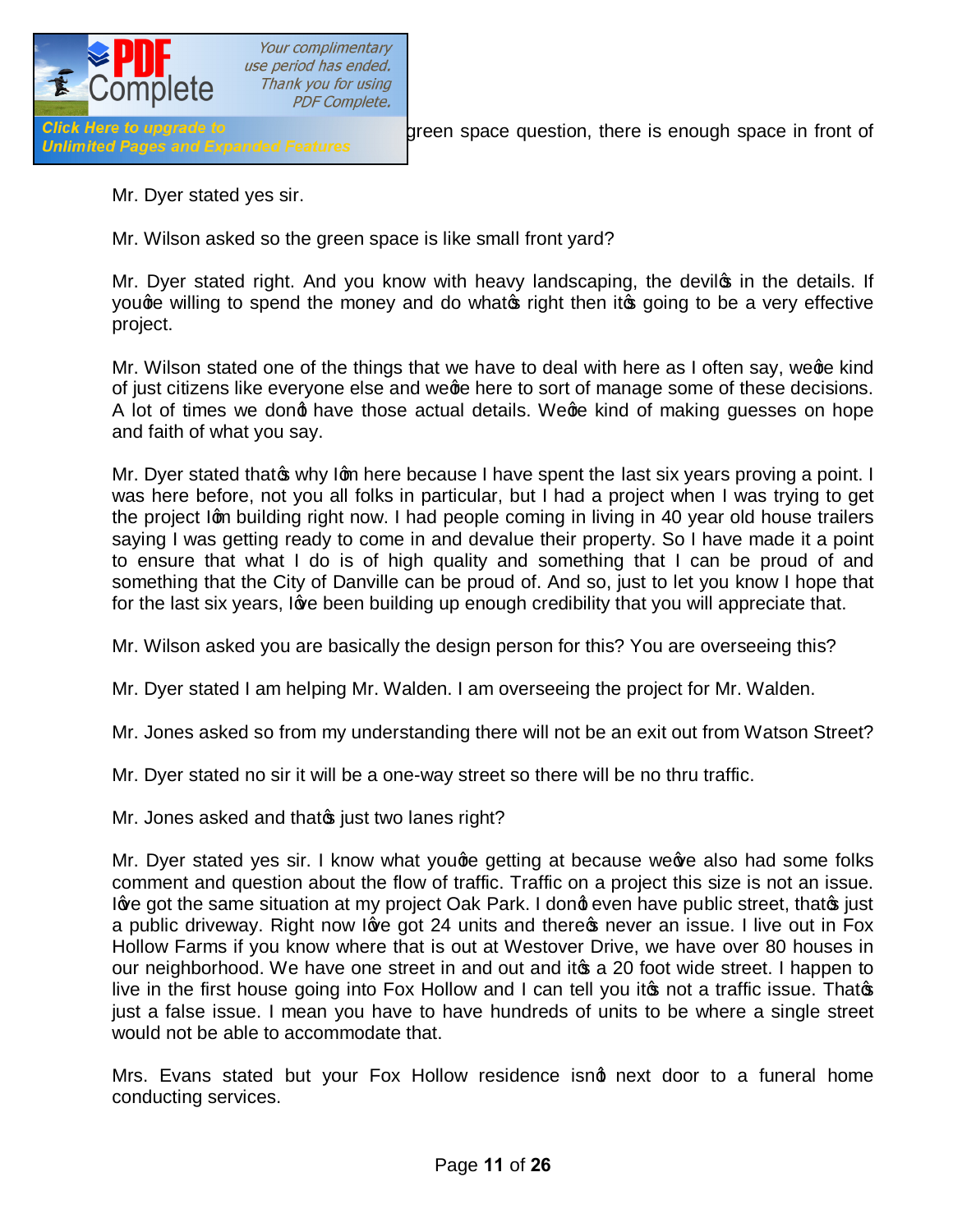

use period has ended. housing units in the City of Danville; and just at a<br>Thank you for using jiding 200 new houses in Danville per vear and were not The you for using iding 200 new houses in Danville per year and we are not performance that the more not performance that even close to the complete. It wo things. One of them is that the mom and pops, the<br>Click Here to upgrade to the candidation of the City of Danville, they candidate Click Here to upgrade to early the home builders in the City of Danville, they cand get<br>Unlimited Pages and Expanded Features of the honk and say I want to build a bouse on spec and to the bank and say I want to build a house on spec and

see what kind of response you get. The other factor is that the larger builders will not come to Danville and build housing because our property value is so low. Why are they going to come to Danville and build a house when they ge only going to make \$120 a square foot when they can go to Lynchburg or Roanoke and make \$150-\$160? So there is a demand for new housing in Danville; there  $\infty$  a lot of demand for new housing. I can tell you that. Like I said love sold a lot of houses over the last six years. But there are constraints. Fortunately Mr. Walden is here and Mr. Walden does not face those constraints. He has the desire to build something here and he has the financial resources to do that so I would encourage you all to encourage him to do that.

Mrs. Evans stated I can tell you Mr. Dyer my concern is that you ave only presented us with this. Ign a very visual person so I like renderings of where the green space is going to be and where the landscaping is going to be. We have had that before.

Mr. Dyer stated like I said I would hope based on what I have done over the last six years that youd just have to take my word for it because Mr. Walden is not going to go out and spend tens of thousands of dollars to bring you renderings if it falls flat. He needs to see that this project is going to move forward before here willing to spend that kind of money.

Mr. Scearce stated but he will have to abide by the code for green space and all that.

Mr. Dyer stated the City is set forward on what green space is allowed and we will fulfill that obligation. If youd look at this map here, youd see these dotted lines, that os actually the area so there of actually going to be a lot of green space. There of a lot more green space in this project than currently exists anywhere in that neighborhood. Like I said this project is very much in keeping with the character of the neighborhood. There is some single family duplexes and apartments as you ove seen all up and down Virginia Avenue, Marshall Terrace, and Montague. This is a good project and its a good location for this project.

Mr. Scearce asked any other questions about the project? Okay, thank you.

Mr. Dyer stated that will include my comments on all eight applications. Ign not going to do all of these.

Mr. Scearce stated that is an overview for all of these. The only reason weeve got different ones is because of the different type of units. Anyone else asking to speak for it?

Also present in favor of the request was Mr. Keith Walden.

Mr. Walden stated hello my name is Keith Walden, a few points In like to bring up are this property would be an HOA which would be a maintained property. Everything on it would continue to look good. On the apartments it will have locked doors with codes to get in, which will be only accessible by the people that live there. It going to be a nice property and I hope you support us in this venture.

Mr. Scearce stated ok thank you. Anyone else wishing to speak on it?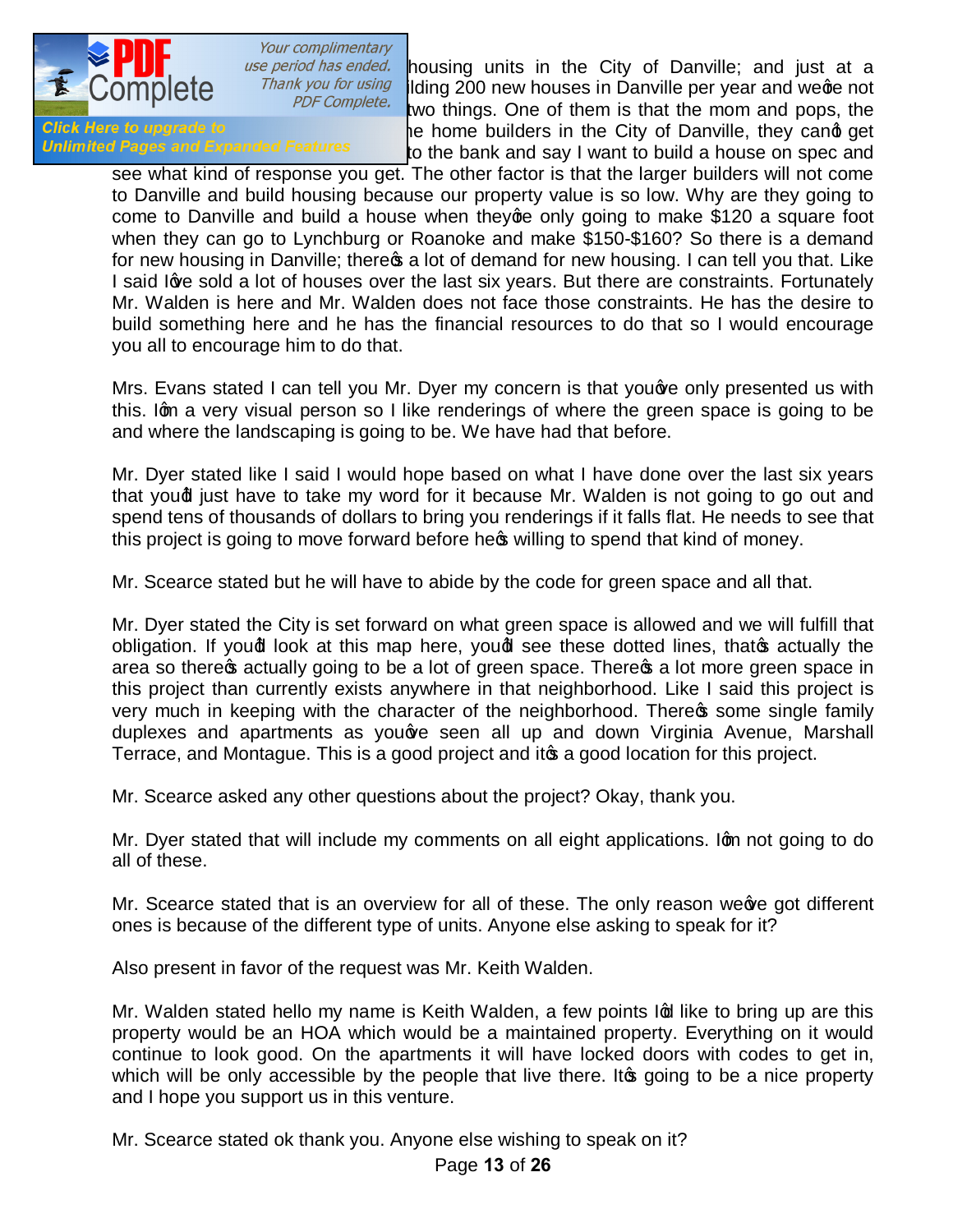

*use period has ended.* In Vaughan were present in opposition to the request.<br>Thank you for using

Museum Complete. The state government of the state government of the state government of the state government client my name is Melanie Vaughan. My husband Kevin and I Client Here to upgrade to Click Here to upgrade to use of the Street Market Market. We purchased our home with the expectation that the Future<br>Unlimited Pages and Expanded Features I which calls for urban, single family residential. We

understand the preexisting conditions existing in multifamily and the limited low intensity Townes Funeral Home. The proposed development is not in conformity at all with the Future Land Use Map. Page 40 of that document states and I quote, 'Residential and fill similar to density and scale of surrounding neighborhood $\pm$ ; therefore, the best use of this property is single family, for sale units that are consistent with adjacent homes in the Historic District priced at \$250,000-\$400,000. There is a 72% variance from the required land areas. The quality of life would be greatly affected- increased traffic, noise, activity in the neighborhood. Although this fellow presented a beautiful picture which we have not seen, how can the Planning Commission consider this proposal without a letter of stipulation in writing with the details? This covers the type of structure (one or two stories); landscaping; storm water management; traffic safety concerns on West Main and Stewart Street such as trucks, school buses, and site distance; proposed amenities features such as stone brick siting; elevations of buildings; construction hours; life safety concerns of the cul-de-sac; the infrastructure support such as roads, curbs, sidewalks, sewers, water; building by building use; no rental or limited 10%; square footage of units; We would ye expected Mr. Walden to follow up on Planning Commission<sub>®</sub> suggestions in April 2013 that he meet with the affected homeowners on what he was proposing and what would be best for the area prior to today op meeting. Mr. Walden told me that he needed the Zoning to determine the details. Quite frankly, I believe you need the details to even consider the Zoning. Thank you very much.

Mrs. Sherry Garrett was present in opposition of the request.

Mrs. Garrett stated good afternoon, my name is Sherry Garrett. I live at 217 Montague Street and Igye been there 21 years. Ign a Registered Nurse and I have three small children. When the project was first discussed, we were told that these would be exclusive townhouses. Mr. Walden then presented a plan that would be a high rise apartment complex. Residents were told at that Planning Commission meeting that he would meet with them and discuss their concerns. To my knowledge that has not happened. He told my husband and I that he planned to proceed with the townhouse project and some offices for professionals including physicians. Now we learn that the plan is to build these multifamily units. The second point I have is while I understand some provisions have been made to widen the street, it is currently too narrow for a project this size. There are no curbs, gutters or sidewalks on Stewart Street. Most residents on Montague Street including myself have a horrible problem with runoff from Stewart Street and basement flooding every time it rains. Our basement floods whenever it is heavy downpour. Clearing the trees and adding a cluster of multifamily units would only make matters worse. My third point is dozens of children live and play on Montague Street. We already have a problem with drivers speeding down the steep hill and have had several near tragedies. Turning the lower end of Stewart Street into a cul-de-sac will dump more traffic onto our street since there will be no direct route to North Carolina and Route 86 if Stewart Street is no longer a through street. This allows Spot Zoning and is not in keeping of the residential nature of the neighborhood. Many of us including myself have invested our lives and life savings into these homes. Several years ago we received a letter suggesting that Montague and the Old West End be added to the Historic District. Such a development would never be allowed in the Historic District, nor should it be allowed here. This is a residential neighborhood, not a commercial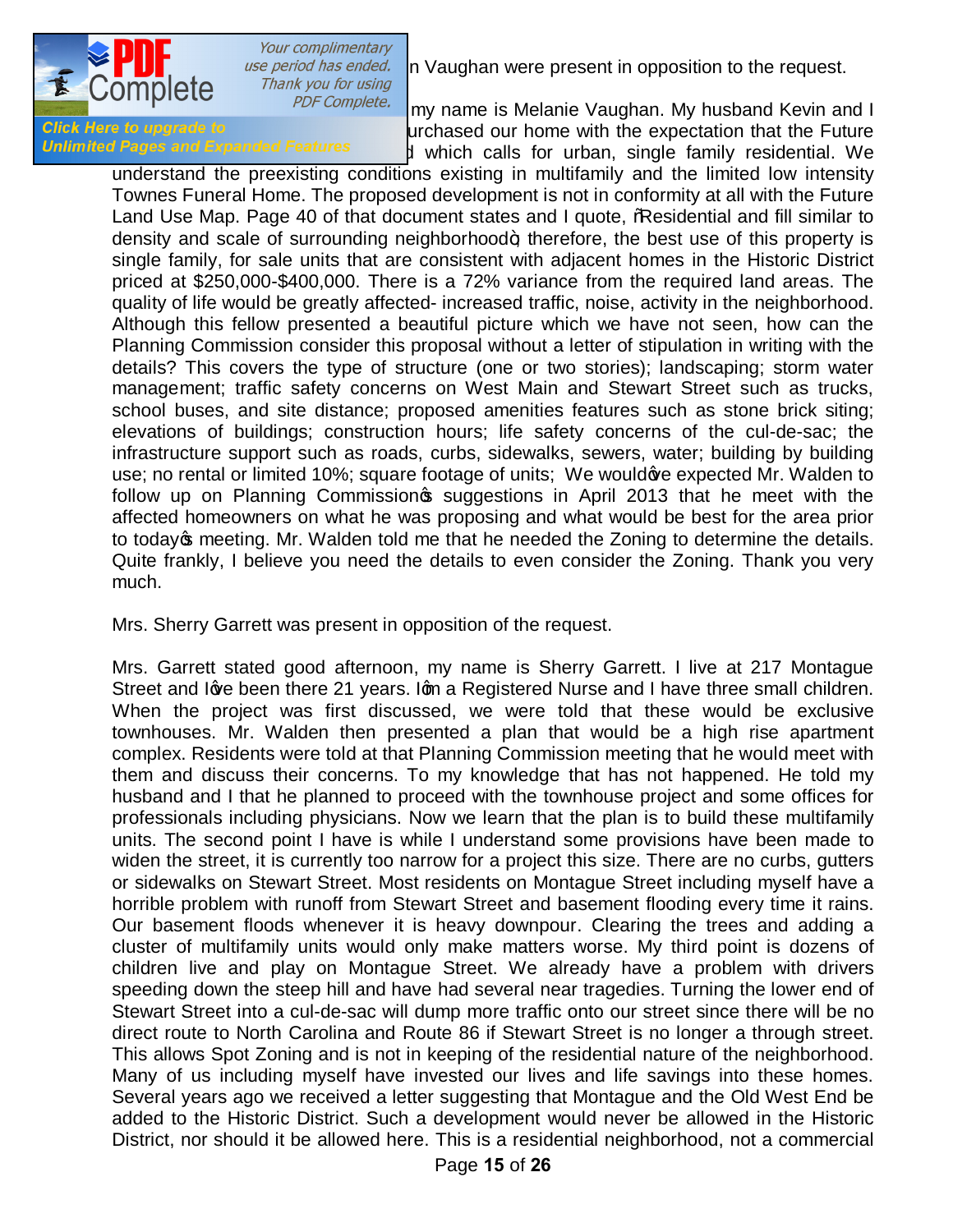

ase period has ended. Bady have plenty of that. I know that was an issue on<br>Thank you for using nt building but it was already an anartment building to *Me you for using* in the building but it was already an apartment building to purpose complete. believe there in one building that the interest of the there's official and value to our property. It is a building that it it is a building but it is Click Here to upgrade to dominate in the approximation of add value to our property. It is a building but it is<br>Unlimited Pages and Expanded Features of family residential bome. It is not benefitting me as a family residential home. It is not benefitting me as a

homeowner. A homeowner is looking for someone to come in and build a single family residential home and invest their time there and take care of it. Also, they brought up the issue of elderly people wanting to live in the apartments. I have elderly people that live on my street and they take care of their little single family homes. We already have communities for that if wege looking for some sort of elderly type community. There needs to be a different place for that and it to not necessarily in our neighborhood. In also like to bring up the issue of prior residents on Stewart Street. They were talking about the amount of homes that were on that street. Even though I moved away, love lived in Danville all my life and love lived at 214 Marshall Terrace for three years before I left so Ign very familiar with the area, the traffic, the people in the community, the Historical District. I even work in downtown. The prior residents, the homes that were on Stewart Street were single family homes. Currently there are three four unit apartment buildings and I believe that Mr. Walden owns one of them and one of them will be probably torn down very soon. So at the other end that is planning on being blocked off, there are still two four bedroom apartment units and two homes that also need to be considered. So going and putting 24 units of apartment buildings where there used to be single family residents is not helping our neighborhood financially, it giust not. I think that it. Thank you for your time.

Mr. Dyer stated one of the main issues seems to be the drainage and the swamp that os back there. I hope that all of the Planning Commission members are familiar with all of the new storm water management regulations that came into effect on July  $1<sup>st</sup>$ . That will be a big issue but those issues will be taken into consideration. I would imagine at this point, the apartments would actually improve the conditions of the neighborhood greatly. They ge not going to allow us to run storm water into other people  $\infty$  yards. I also want to point out that Mrs. Stilwellg one of the people that denied my project ten years ago.

Mrs. Stilwell stated well Ind like to respond to that. There is a storm water problem, but I want to know whore going to pay for it.

Mr. Scearce stated Igm going to ask some questions in a minute.

Mr. Dennis Beard was present in opposition to the request.

Mr. Beard stated my name is Dennis Beard I own the property at 201 Stewart Street. I grew up on Stewart Street my whole life. I was there when the top of Stewart Street was cut off, when there was no Stewart Street there which some of you may not know. At the bottom of Stewart Street behind where Professional Pharmacy used to be they had that street cut off so there was only one way in and one way out. They opened that up because the few families that lived there needed to get through. So the only thing Iom saying is cutting off the top end from lower Stewart Street is not going to be a good thing.

Mrs. Vaughan stated I just wanted to make the comment, we know this area is going to be developed and we certainly want Keith to develop it, it just has to be right for the neighborhood. So please consider everything that everyone has said and just make the right decision please. Thank you.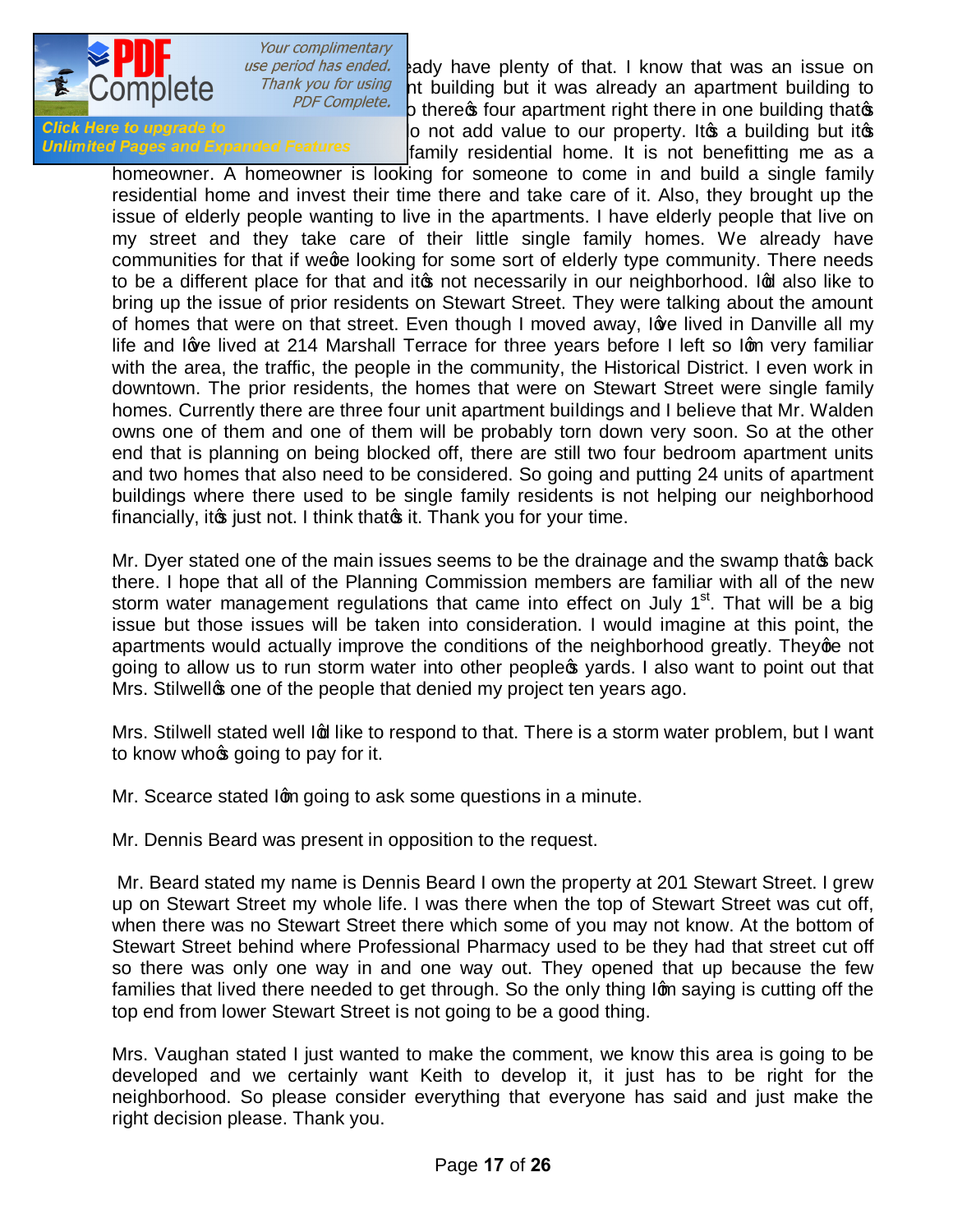

Your complimentary use period has ended. Thank you for using  $\frac{1}{2}$  to a question.

## Click Here to upgrade to<br>Unlimited Pages and Expanded Features

Mr. Scearce stated to Mr. Dyer and Mr. Walden Ige got some questions too if you want to come back up. I was going to ask what type of consideration, I know you are got the cul-desac and obviously there of some people thinking it would be better to go all the way through for traffic reasons. What was the reason for that if yound elaborate a little on that?

Mr. Dyer stated if I had the option of living on a through street or a cul-de-sac Ind much rather live on a cul-de-sac because you dong have through traffic. My project, Oak Park, is a dead end street and my people feel much more secure there. You dong have people just driving through your neighborhood. So I think for the quality of the project, the cul-de-sac is definitely the benefit.

Mr. Scearce stated ok and what about the infrastructure as far as the curb and gutter and drainage?

Mr. Dyer stated that of in the negotiating stage right now. The City has a budget to put in curb and gutter every year. I dong know if youge familiar but I believe ito North Davis Drive that op there near the new Dollar General Market off of Piney Forest Road, they  $\alpha$ supposed to get new curb and gutter like maybe three or four years ago so the City reprioritized and started working downtown and now they are getting curb and gutter. Probably what we would request would be for the City to reprioritize some of their curb and gutter budget so they could put curb and gutter down this road. Wege looking at sidewalks and wege also looking at permeable sidewalks because what happens is- I was talking about the storm water management rules- basically for every non-permeable area that you have, you have to calculate where what waters going to go. So we ge looking at doing a permeable maybe brick pavers that are laid in sand type sidewalk in this area. There is some interesting things going on as far as storm water management and creating landscaped areas you know cattails and things like that to help absorb the water so you dong have these issues.

Mr. Scearce stated I mean I just think for the record too, I think it needs to be understood what you just said. There are new storm water guidelines that have been put into place and they ge very astringent. We we looked at them I believe at some of the meetings and they make it really difficult to develop property in some cases, so I believe that should be covered and taken care of properly. The other thing was the traffic flow.

Mr. Dyer stated it is really hard to convince people that they ge wrong when they ge very vindictive about things. Iom going to tell you four new units down this street is not going to create a traffic jam. It to just not an issue. There to no chance whatsoever that there would be a turn lane put on West Main Street. That in just ridiculous.

Mr. Scearce asked the single family homes, they of be for sale units right?

Mr. Dyer stated all of the units will be for sale except for the apartments. You can build single family houses and rent them. There to no constraint on that. The issue about why the apartments are on the side of the street and the houses are on the other, the reason for that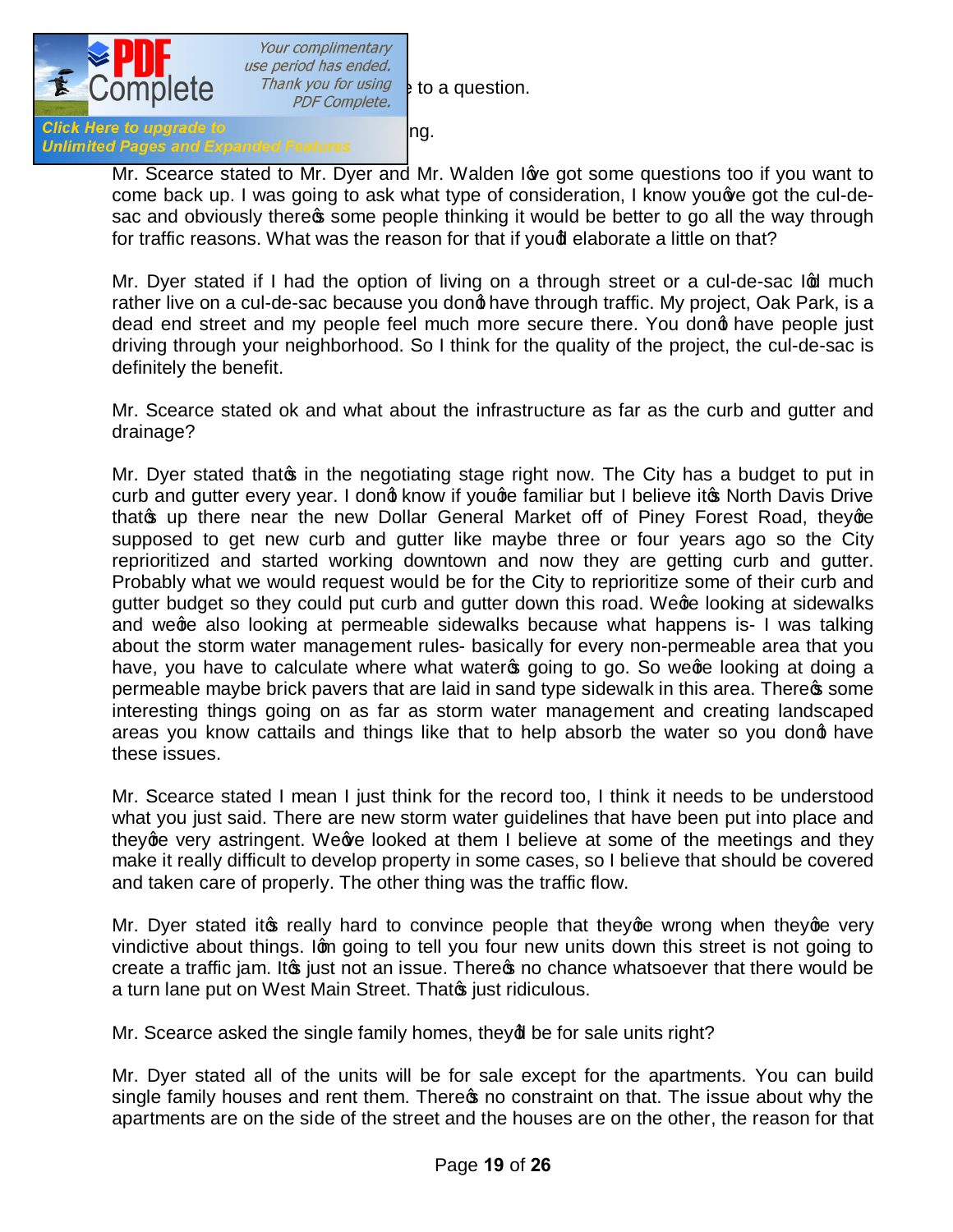

Your complimentary use period has ended.

Thank you for using delivered a letter to each neighbor with my card that said<br>PDF Complete. individually That was lest wask That my failure to do. individually. That was last week. That is my failure to do Click Here to upgrade to eventually environmentally understands the cul-de-sac, you cand go on<br>Unlimited Pages and Expanded Features and improving to where we want to be and the good thing id improving to where we want to be and the good thing

about Stewart Street is there can be a stopping point. If you go to the end of Stewart Street then we ge going to take a right and go into the lower end of Montague Street which needs to be revitalized then we come out at the end of Stewart Street and take a left to go up Stokes Street too, a lot of those neighborhoods have blight houses in them and weeve torn down approximately 30 houses that were there. Wege trying to do a good thing for the City of Danville and increase the property values around that neighborhood. We ge trying to do a good thing. It is something the City has hired consultants and they are come back to the City saying this is what you need so that what we ge trying to do. I apologize for not having a meeting with everybody, but love already spent a bunch of money buying the land and tearing houses down. Ign not going to spend a bunch of money on blighted Section 8 type housing down there. I know youge going to take my word for it, but when we get all the drawings and the City approves it going to be landscaped, HOA is going to be taken care of. Everything is going to be taken care of. I grew up on Montague Street. My mother lives there, my grandmother lives there. I own two houses on that street other than those two. Montague Street is turning into a rental street. There **s** a lot of nice houses on Montague, but there a lot of them that the landlords didnot take care of. We ge trying to take care of the neighborhood and maybe thatd make some of these other people do the same. We ge trying to do a good thing.

Mr. Wilson stated the way this project is kind of laid out to us because wege voting on really different sections of it, it seems to me just basically I hear less concern about the houses along Central Boulevard and even the duplex ones. The apartment seems to be the point of biggest concern.

Mr. Walden stated just from talking to the people around here at Le George, Le George is a nice apartment, it a place where people can go to retire with high ceilings, nice rooms and all those things. So it ps not just an elderly apartment complex, but it ps not for college students. It we upper end type rental.

Mr. Dyer stated if I can interject Ign going to tell you right now that is the most important part of this project. That is what there is the most demand for. The rest of it is just sort of filling in the spaces. The apartments are actually what there is the highest demand for. I dong understand why when you go to other places like Lynchburg and Roanoke there are hundreds of these apartments and in Danville I cand think of 11 and that the George. Whatever the stigmatism here in Danville for apartment living I dong know what it is, but I can tell you right now that we need to change that because there are people right now chomping at the bit to get this developed.

Mr. Scearce asked what is the time frame, if this passes on through, to start putting this together?

Mr. Dyer stated well let me also say that it is a little bit of my fault that Mr. Walden did not get to meet with the neighbors because love been kind of kicking him down the road. When I get involved in something, I like to proceed at rapid pace so maybe this could have waited to next Planning Commission meeting and we wouldove been in Council in January.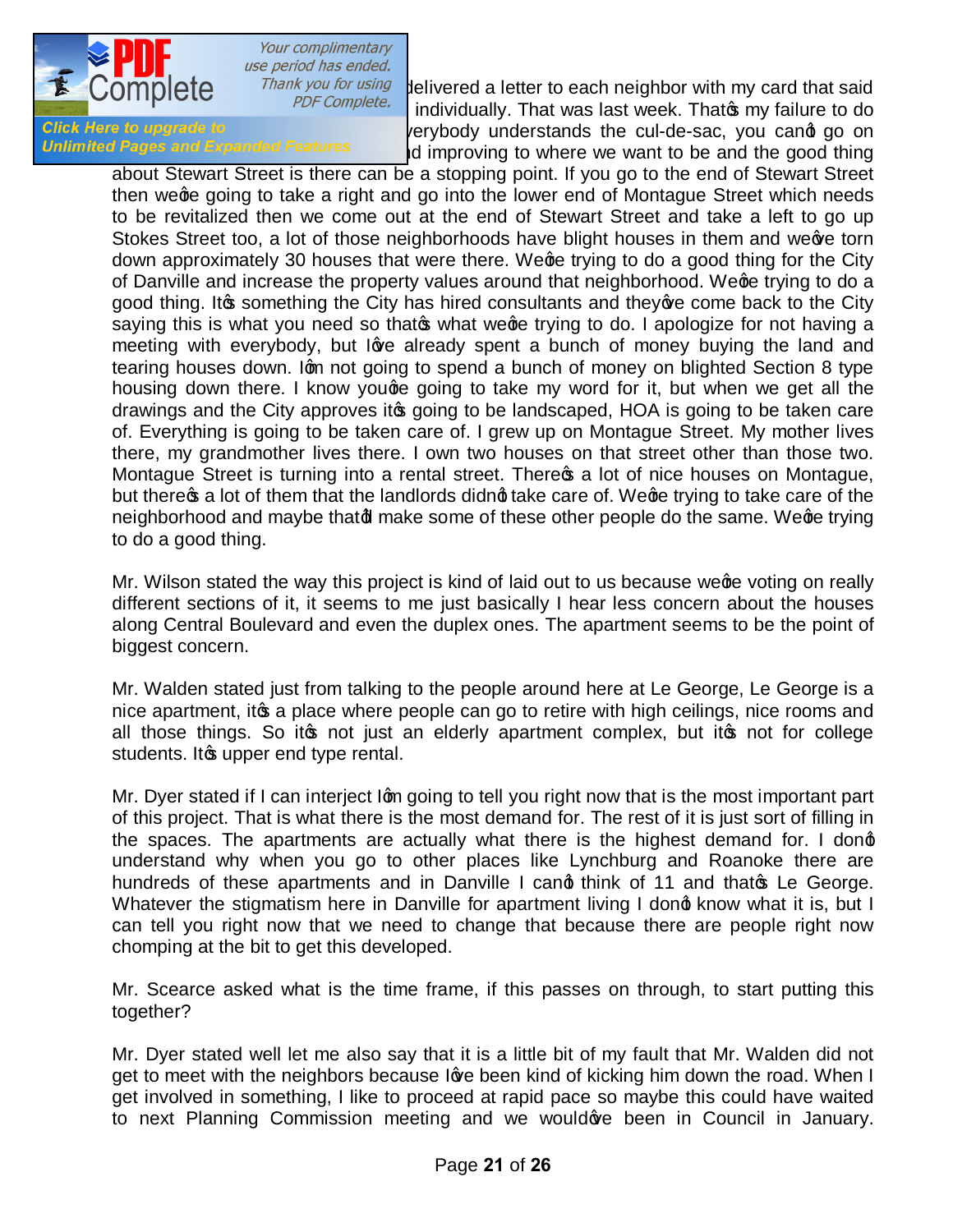

Your complimentary use period has ended.

Unlimited Pages and Expanded Features but all diress that.

Thank you for using and turn lane I guess going toward downtown, as por complete. solutions could be a right lane turn there. I think one of Click Here to upgrade to supers said that you have to take the apartments down, is that true? I mean

Mr. Gillie stated it to one of those solutions that could potentially be done; it doesnot say it has to be done. Actually the City Engineer and I have talked about it, but the numbers of vehicles traveling on West Main have went down since the study has been done. If anything the traffic is less than what was done here. If you notice, the level of service doesnot fail any of those requirements so the necessity for a turn lane would be discussed later on. If we would need to put a turn lane in, then additional right of way would have to be acquired somehow; but the study doesnot really say that it is necessary and has to be done. Itos a solution if it to a problem. It to one of those things like build it and see what issues you have from there. The level of service on the ramp is the only problem and that  $\phi$  a function across from this development, not even because of this development; and that on t something we can have him pay for as improvements across the street.

Mrs. Evans asked going back to the Old West End area, where does that end?

Mr. Gillie stated it covers the lots on the front of West Main Street but it doesnot extend down the side streets and it goes to Mount Vernon where the street turns off.

Mrs. Evans asked but no side streets?

Mr. Gillie stated no side streets. Not on this portion of West Main.

Mr. Wilson asked can you speak on the five acres down to three acres, what was the reasoning behind that being okay by you all?

Mr. Gillie stated we put that in the Code originally in 2004 for cases like this. The five acres was for undeveloped tracks that we had especially on the periphery of the City. So when someone would ask to rezone something, wege trying to get a minimal size. At this pace this is an urban redevelopment, finding five acres in that area would be very difficult. Yough basically have to take all that street and some of the other streets and buy all that. So thatos why it was written in the Code in 2004 to allow for a waiver size if someone came in for a Special Use Permit and that that the st doing now. He st acquired a certain number of lots and he to come in. We also allow for a certain waiver of lot sizes because with some of the commercial districts- like you think Piney Forest Road where some of the old houses are still remaining, the few that are left- somebody has like two or three houses and you put those together and comes to you as part of their process and asks for that waiver on the lot size because we want the houses to be taken out and developed commercially but you may not be able to buy enough land between existing commercial developments. So it to a way to address urban infill.

Mr. Wilson asked and you guys dong think that this is an overbill for that space?

Mr. Gillie stated we dong. there used to be approximately 23-25 houses on Stewart Street. The plan now would call for 42 units so it to about a 30% increase. The number of single family is less than what was there before; the number of multifamily would increase. The Le George project, which is what they ge designing it on, has very little traffic impact. It os a more